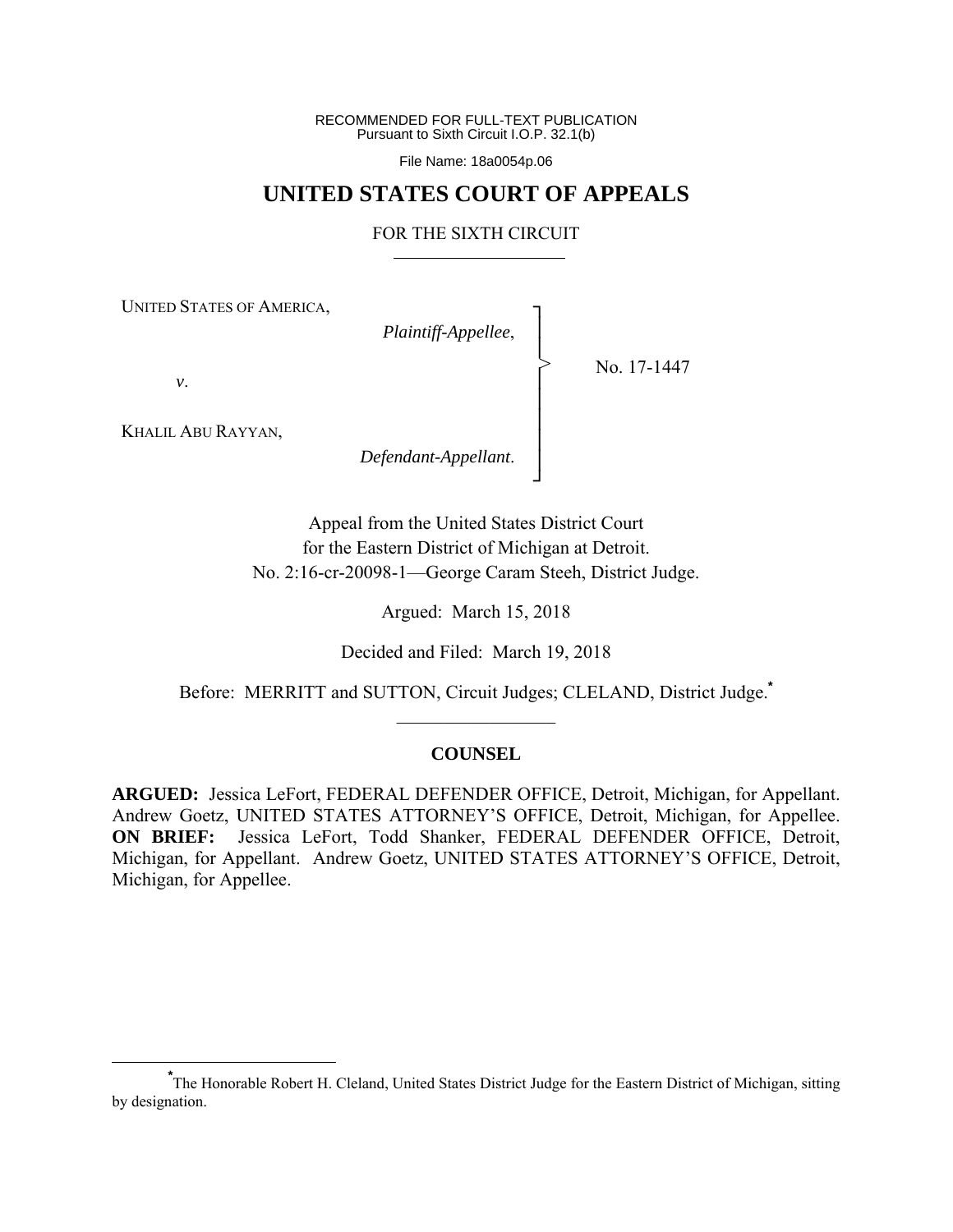# **OPINION**   $\frac{1}{2}$

 $\frac{1}{2}$ 

 SUTTON, Circuit Judge. Khalil Abu Rayyan pleaded guilty to federal gun charges. The Sentencing Guidelines recommended a sentence between 15 and 21 months. The government asked for a sentence of 96 months on the ground (among others) that Rayyan at one point had planned to attack a local church. After a three-day hearing, the district court imposed a sentence of 60 months, all explained in a 33-page opinion. Although Rayyan's challenge to that sentence raises not-inconsequential considerations—a substantial upward variance based in part on uncharged conduct and a defendant's online viewing habits and online communications—Judge Steeh's careful handling of this case does not exceed the discretion that sentencing law delegates to the district courts. We affirm.

I.

 Rayyan had an affinity for the Islamic State (sometimes known as ISIS or ISIL) and showed it by watching online content that glorified its exploits. He watched one video entitled "Kill them wherever you find them" five times, and he called it "the best one yet." R. 107-2 at 2–3. He featured a photo depicting a jihad-inspired execution on his Twitter account. And he requested links to videos depicting Islamic State fighters throwing prisoners from the tops of buildings. Watching them "made [his] day." R. 107-1 at 3.

Over time, his apparent sympathy for Islamic State propaganda ran the risk of inspiring real-world action. On one occasion, Rayyan posted a photo online showing him brandishing a pistol in one hand while making a pro-Islamic State hand gesture with the other.

 The FBI noticed. In May 2015, it began monitoring Rayyan's activities. In October of that year, they noticed that Rayyan had purchased a .22 caliber revolver at a sporting goods store. In doing so, he filled out a federal form declaring that he did not use illegal drugs. Two days later, Detroit police officers pulled him over for speeding. They found the revolver on the floor and marijuana hidden under the dash. Rayyan did not have a concealed pistol license or a medical marijuana card. The officers arrested him. He admitted that he had smoked marijuana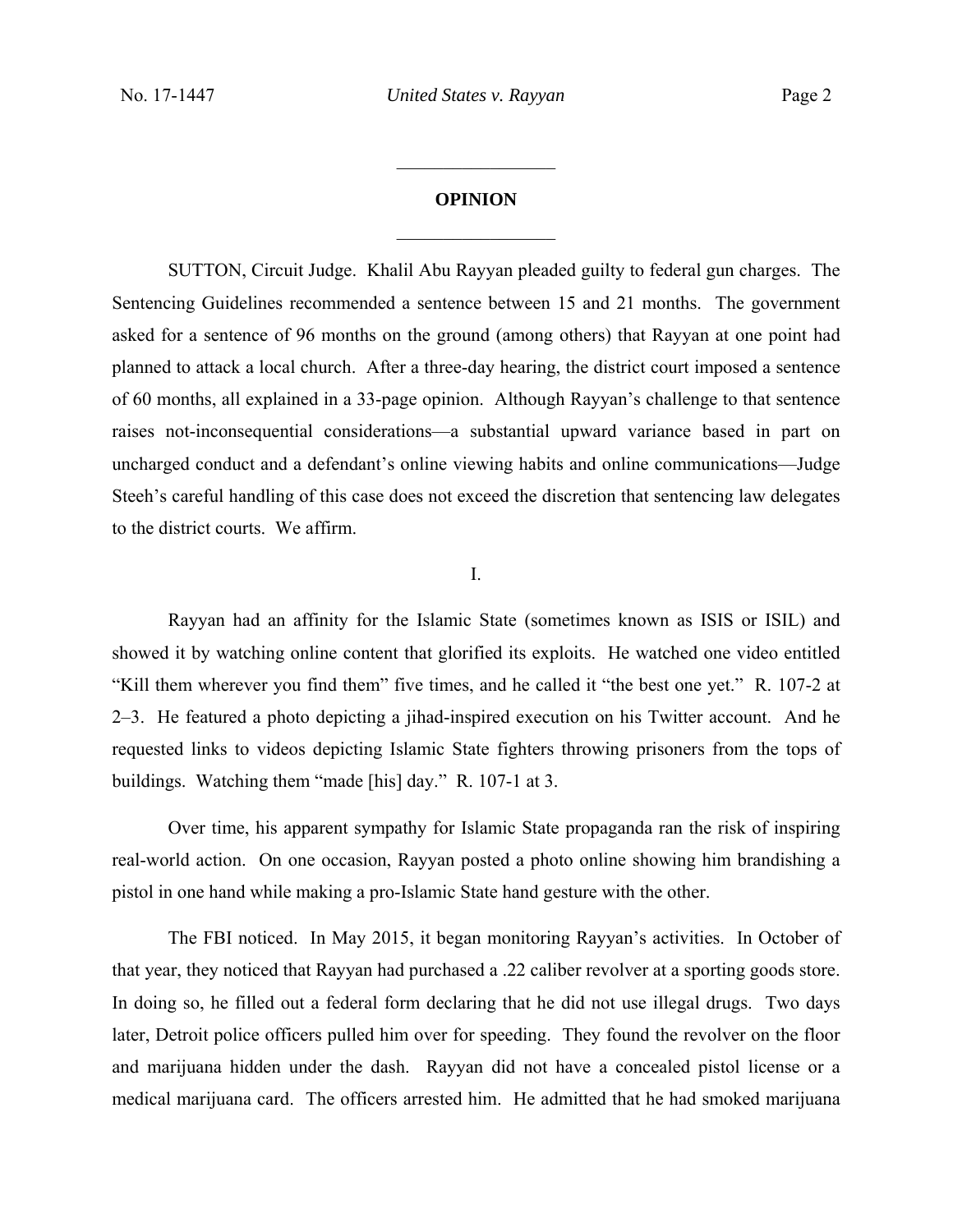regularly for years. After the arrest, he bought a new cell phone and downloaded more Islamic State propaganda.

Rayyan tried to buy another firearm a month later. Again he declared he was not a habitual drug user when filling out the federal form. This time, the store would not sell him the gun due to his previous arrest. Unable to buy a gun, Rayyan and a friend went to a firing range, rented an AR-15 and an AK-47, and used them both at the range. Rayyan posted a photo of himself online holding the AK-47 and making a pro-Islamic State hand gesture. He captioned the photo "Sahwat hunting," Arabic (and English) for hunting Iraqis unsympathetic to the Islamic State. R. 88-4.

 In December, a young woman from Cleveland contacted the FBI about some online conversations she had with Rayyan through his Twitter account, which included the photos and videos described above. After she passed along the Twitter account to the FBI, the Bureau told her to cut off communications with Rayyan.

Soon after, an undercover FBI employee posing as a 19-year-old woman who sympathized with the Islamic State messaged him. Rayyan told the agent a number of disturbing things. He claimed that he had "planned out" an attack on a large church near where he worked and described making preparations. R. 107-3 at 3. He thought the church would make a good target because "people are not allowed to carry guns in church," and "it would make the news." *Id.* at 6. He never carried out his plan. But he "regret [ted] not doing it." If he could not "do jihad [in] the midd[le] east," he wanted to "do . . . jihad over here." *Id.* at 7. He claimed he "would[']ve killed every last one of them[.] Especially the wom[e]n and children." *Id.* at 14.

Later that month, he told the undercover agent that he wanted to murder one of the officers who arrested him.

 The FBI arrested him in February of 2016. A search of his phone revealed more pro-Islamic State materials. A grand jury indicted him for violating 18 U.S.C. § 922(a)(6), which prohibits making a false statement while purchasing a firearm, and  $\S 922(g)(3)$ , which prohibits a person who regularly uses an unlawful controlled substance from possessing a firearm.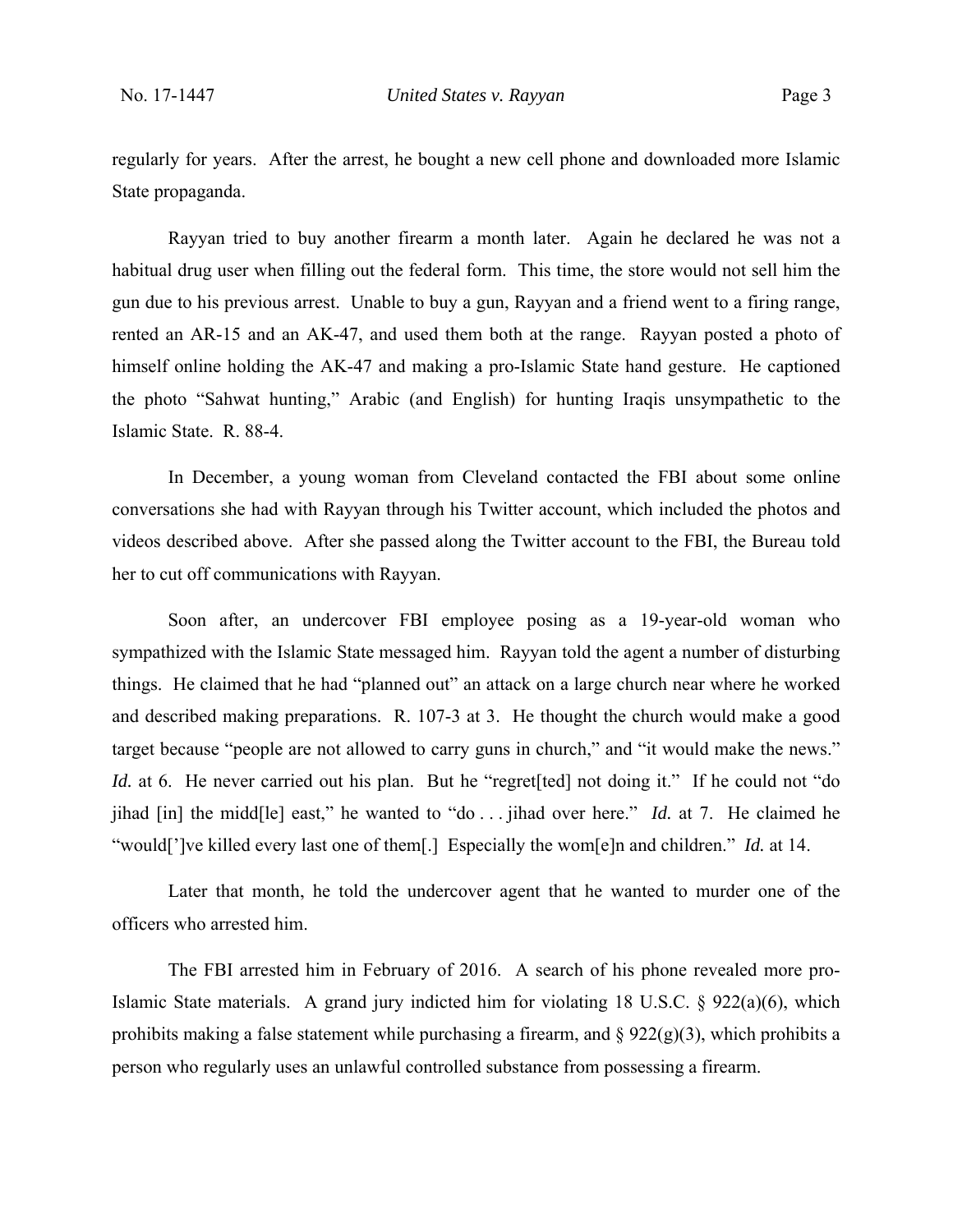Rayyan pleaded guilty. The probation office calculated the guidelines range and recommended a 15 to 21 month sentence. The government urged an upward variance to 96 months. The district court sentenced him to 60 months due to the risk he posed to the public, the need to deter others from engaging in similar conduct, and the severity of his crime. Rayyan appealed, challenging the procedural and substantive reasonableness of his sentence.

### II.

*Procedural Reasonableness*. The first requirement of a legitimate criminal sentence is a process-driven one. The court must properly calculate the guidelines range, treat that range as advisory, consider the sentencing factors in 18 U.S.C. § 3553(a), refrain from considering impermissible factors, select the sentence based on facts that are not clearly erroneous, and adequately explain why it chose the sentence. *See Gall v. United States*, 552 U.S. 38, 51 (2007). We review a district court's efforts to touch each of these bases for abuse of discretion, keeping in mind that factual findings will stand unless clearly erroneous and legal conclusions will stand unless our fresh review leads to a contrary conclusion. *United States v. Bolds*, 511 F.3d 568, 579 (6th Cir. 2007).

No reversible error occurred. The district court calculated the correct guidelines range. The court showed that it did not consider the range mandatory by varying upwards. It discussed the sentencing factors found in 18 U.S.C. § 3553 with both parties at length and walked through each of them in its sentencing opinion. And it did not use erroneous facts: The evidence shows that Rayyan took an interest in a terrorist organization, lied to obtain a firearm, lied again while trying to buy another firearm, rented rifles for target practice while under investigation for firearms-related crimes, and discussed carrying out his own attacks with a woman he met online. The district court reasonably found that the comments Rayyan made were more than just youthful bluster meant to woo a like-minded woman; he did, after all, send similar messages to his brother describing the "perfect time" to carry out a martyrdom operation. R. 88-5 at 2.The top, middle, and bottom line is that Rayyan exhibited characteristics that the district court needed to take seriously: an affinity for terrorism, a history of thinking through how he would conduct his own attacks, and a willingness to flout the law to obtain firearms. Having found all three traits in the same person, the district court had a permissible basis for varying from the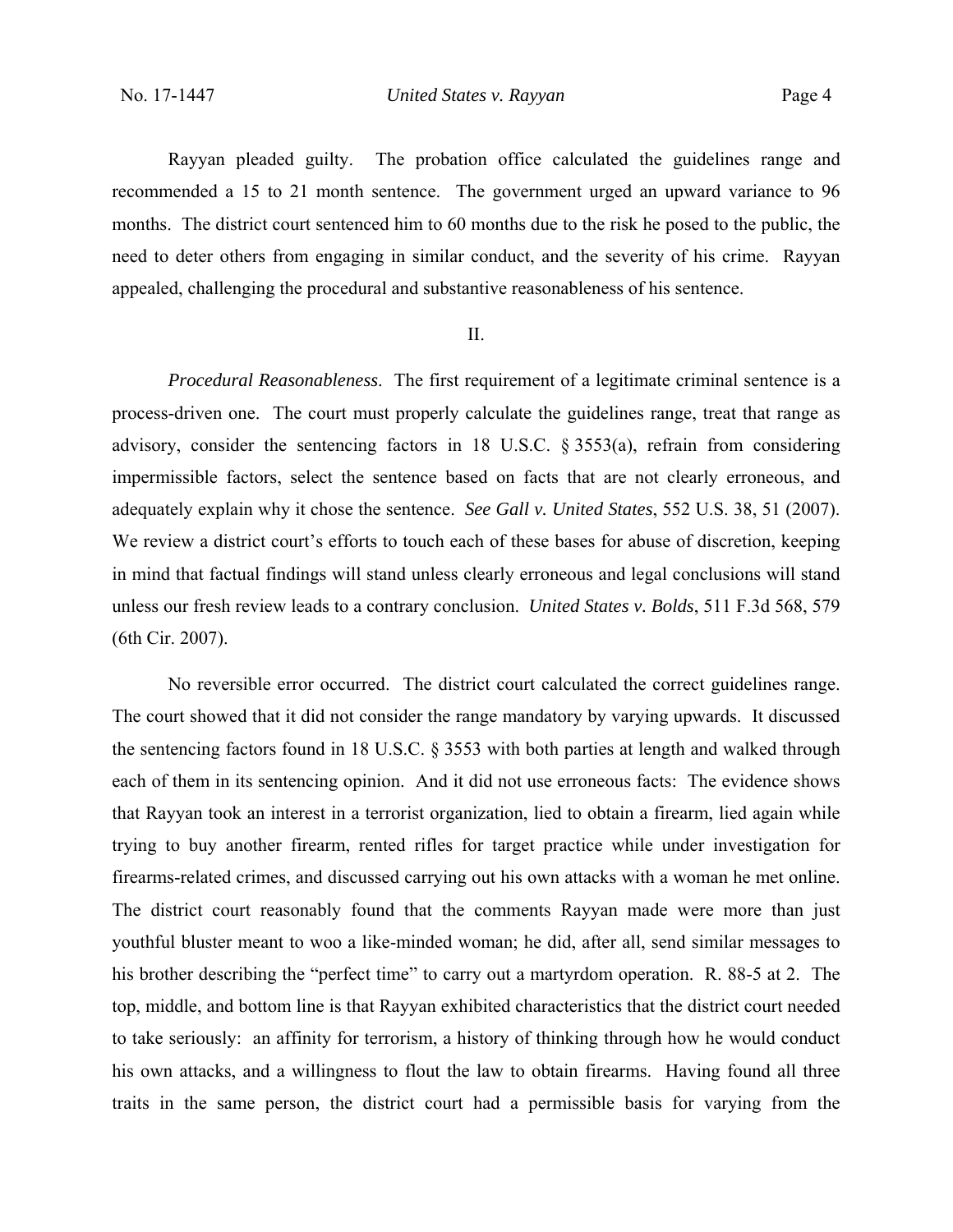recommended guidelines range and gave legitimate explanations for doing so: to protect the public from Rayyan, to deter others from following his path, and to reflect how serious the conduct was. This was a procedurally sound sentence.

Rayyan resists this conclusion on several grounds. He argues that the district court, in calculating his guidelines range, erred by refusing to grant him a one-point reduction under § 3E1.1(b) for cooperation. "[U]pon motion of the government," § 3E1.1(b) permits the district court to grant a one-point reduction if the defendant spares the government from "preparing for trial" by "timely notifying" it of his intention to plead guilty. U.S.S.G. § 3E1.1(b). The government has control over whether to ask for the reduction because it occupies the "best position" from which to observe whether the defendant assisted in a way that preserves trial resources. *Id.* §3E1.1 cmt. 6. The guidelines commentary clarifies that "[t]he government should not withhold such a motion based on interests not identified in § 3E1.1, such as whether the defendant agrees to waive his or her right to appeal." *Id.* § 3E1.1(b) cmt. 6.

The court did not abuse its discretion in permitting the government to withhold a recommendation that Rayyan receive a one-point reduction. We trust that the government prepared for trial during the six months before Rayyan's notification because it told the district court (and us) as much. As proof, the government points to a detailed motion in limine that it filed to foreclose an entrapment defense at trial. The government filed it the same day that Rayyan notified them that he intended to plead guilty. All of this meant that prosecutors expended resources researching and drafting a motion that they would not have drafted had Rayyan notified them of his intent to plead guilty earlier.

Rayyan counters that the government filed frivolous motions in order to show that it had prepared for trial. But the government's motion in limine was not remotely frivolous. In his pleadings, Rayyan presented himself as a wayward youth whose incriminating statements "were prompted by the manipulation" of an undercover agent. R. 51 at 2. That sounds like a defendant who claims he lacked a predisposition to commit the crime and was induced to commit it by the government—the two elements of an entrapment defense. *See United States v. Khalil*, 279 F.3d 358, 364 (6th Cir. 2002).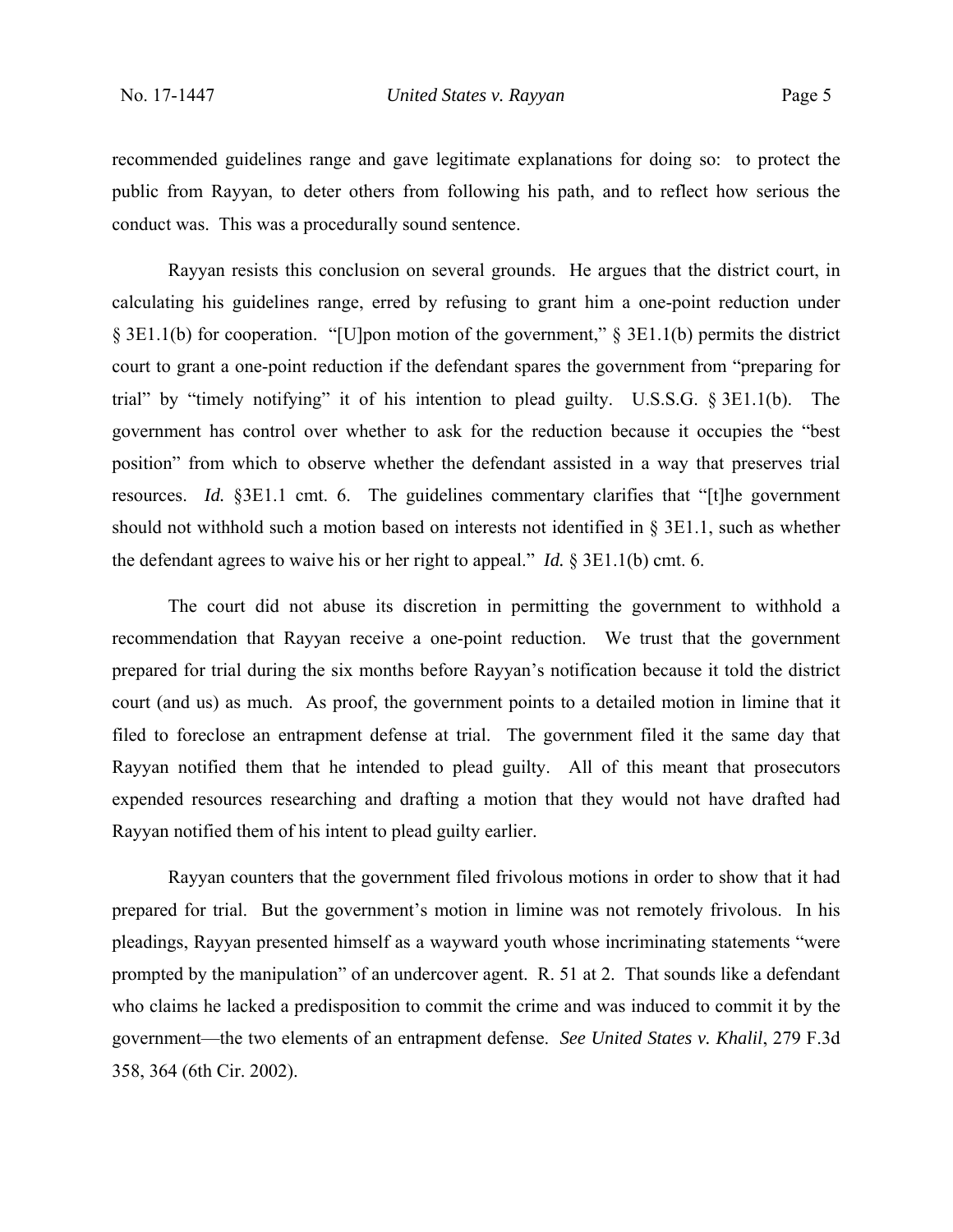Rayyan argues that the district court violated the Fifth and Sixth Amendment when it enhanced his sentence based on uncharged conduct. But the Supreme Court has confirmed that sentencing courts may look to uncharged criminal conduct, indeed even acquitted conduct, to enhance a sentence within the statutorily authorized range. *See, e.g.*, *Witte v. United States*, 515 U.S. 389, 399–400 (1995); *cf. United States v. Watts*, 519 U.S. 148, 156–57 (1997) (acquitted conduct). We have done the same. *See, e.g.*, *United States v. Alsante*, 812 F.3d 544, 550 (6th Cir. 2016); *cf. United States v. White*, 551 F.3d 381, 382 (6th Cir. 2008) (en banc).

Rayyan maintains that the First Amendment protects his online viewing habits and online statements and that the district court had no right to base its upward variance on what he claims are nothing more than thought crimes. But it's an overstatement to say that he was sentenced based only on his thoughts. A defendant may have a right to post more or less what he wants. But the government may hold defendants to account for what they say if that speech and related conduct reveals a criminal element, a motive, or a factor that aggravates a sentence. *See Wisconsin v. Mitchell*, 508 U.S. 476, 486–490 (1993); *Dawson v. Delaware*, 503 U.S. 159, 166 (1992). The content found in Rayyan's messages, phone, and social media profiles all directly related to the § 3553(a) analysis: It shed light on what sort of danger Rayyan presented to the public, how severe his conduct was, and what kind of sentence would be needed to deter other individuals from heading down the same path.

 Rayyan also claims that the district court should have given more weight to a mental health assessment that found that he did not have a psychological disorder that rendered him dangerous. True enough, two psychologists, one hired by Rayyan and one hired by the government, concluded that Rayyan did not suffer from a mental illness that would predispose him towards violence. But as the district court accurately pointed out, mentally healthy people may harbor evil intentions that they want to turn into action. Based on the evidence before it, the district court did not err, clearly or otherwise, when it found that Rayyan presented a serious risk to the community.

Rayyan argues that the district court should not "conflate" the occasions when he committed his firearms offenses with the occasions when he discussed the possibility of carrying out attacks. Why not? Taken together, the two pieces of evidence raised the stakes. To decide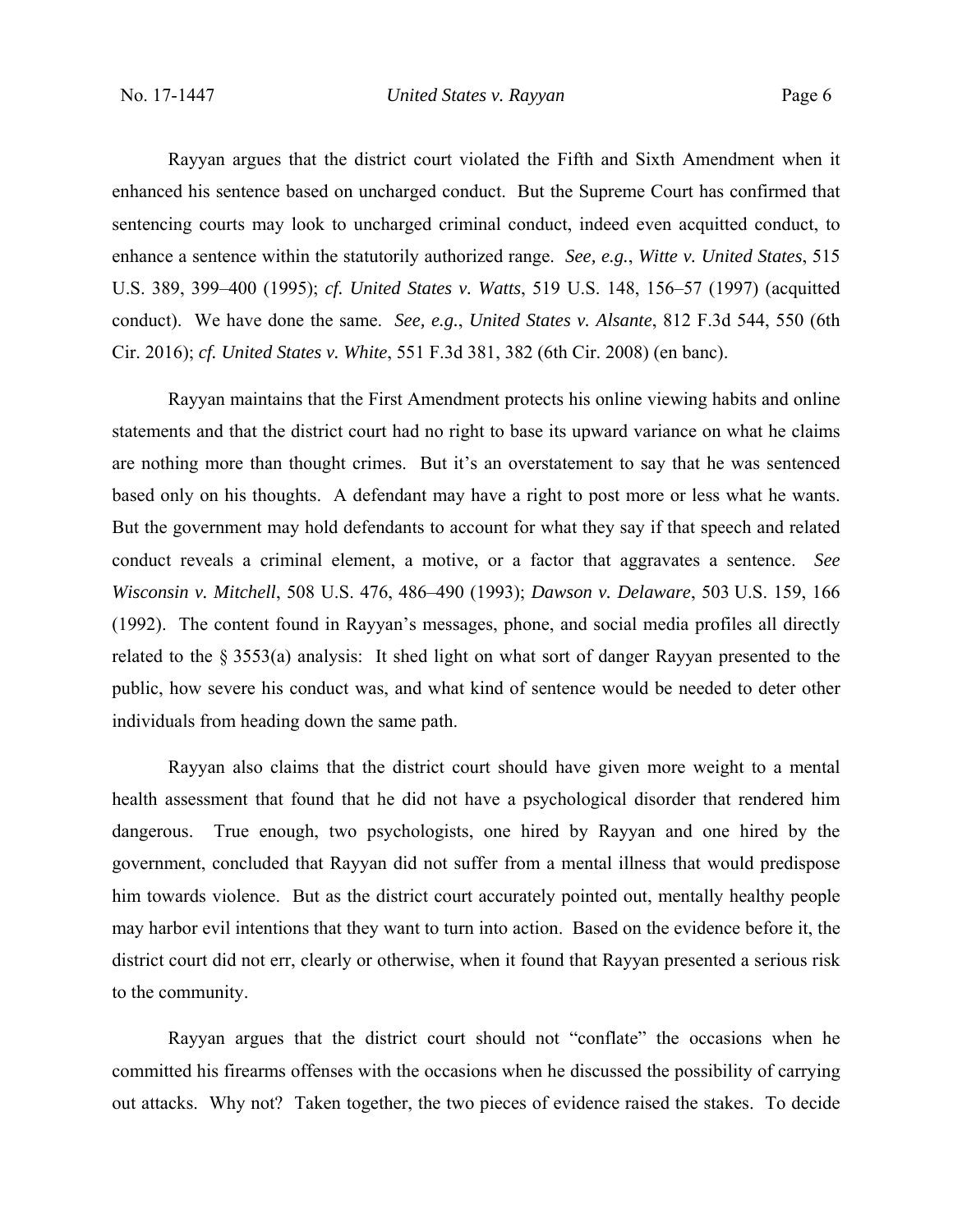whether Rayyan posed a greater threat to the public than his firearms offenses might suggest in isolation, the district court considered the offenses in context. That meant considering the evidence uncovered in the FBI's investigation. The investigation uncovered a pattern of conduct that began before the FBI grew suspicious of his online activity in May 2015 and ended with his arrest in February 2016. The district court could not have understood the full import of Rayyan's firearms felonies without looking at the entire pattern. The court committed no error when it refused to segment this sad but stark saga into artificial chapters.

Rayyan points to another defendant sentenced by another judge (Judge Tarnow) for similar conduct to argue that the court abused its discretion by imposing a higher sentence on Rayyan. But  $\S 3553(a)(6)$  concerns national disparities within a class of similar defendants, not disparities between one defendant and another. *United States v. Simmons*, 501 F.3d 620, 623–24 (6th Cir. 2007). The district court was free to focus on the risks and circumstances of the defendant in front of him, not the one sentenced by another judge.

*Substantive Reasonableness*. A claim that a sentence is substantively unreasonable is a claim that a sentence is too long (if a defendant appeals) or too short (if the government appeals). The point is not that the district court failed to consider a factor or considered an inappropriate factor; that's the job of procedural unreasonableness. It's a complaint that the court placed too much weight on some of the § 3553(a) factors and too little on others in sentencing the individual. Needful to say, this is a matter of reasoned discretion, not math, and our highly deferential review of a district court's sentencing decisions reflects as much. *Gall*, 552 U.S. at 51.

Nothing of the sort—no abuse of discretion, that is—occurred. Yes, this five-year sentence amounted to a significant upward variance from a modest guidelines range. But Judge Steeh appreciated that reality and devoted three days of hearings, considerable briefing, and a 33-page opinion to the issue. The point of the *Booker* line of cases is that district courts should not—in truth, may not—lash themselves to the guidelines range; they must independently apply the § 3553(a) factors to each defendant to determine an appropriate sentence. It sometimes will happen that this independent inquiry will lead to a sentence below the guidelines, sometimes above them, and sometimes within them. But it remains a constitutionally mandated